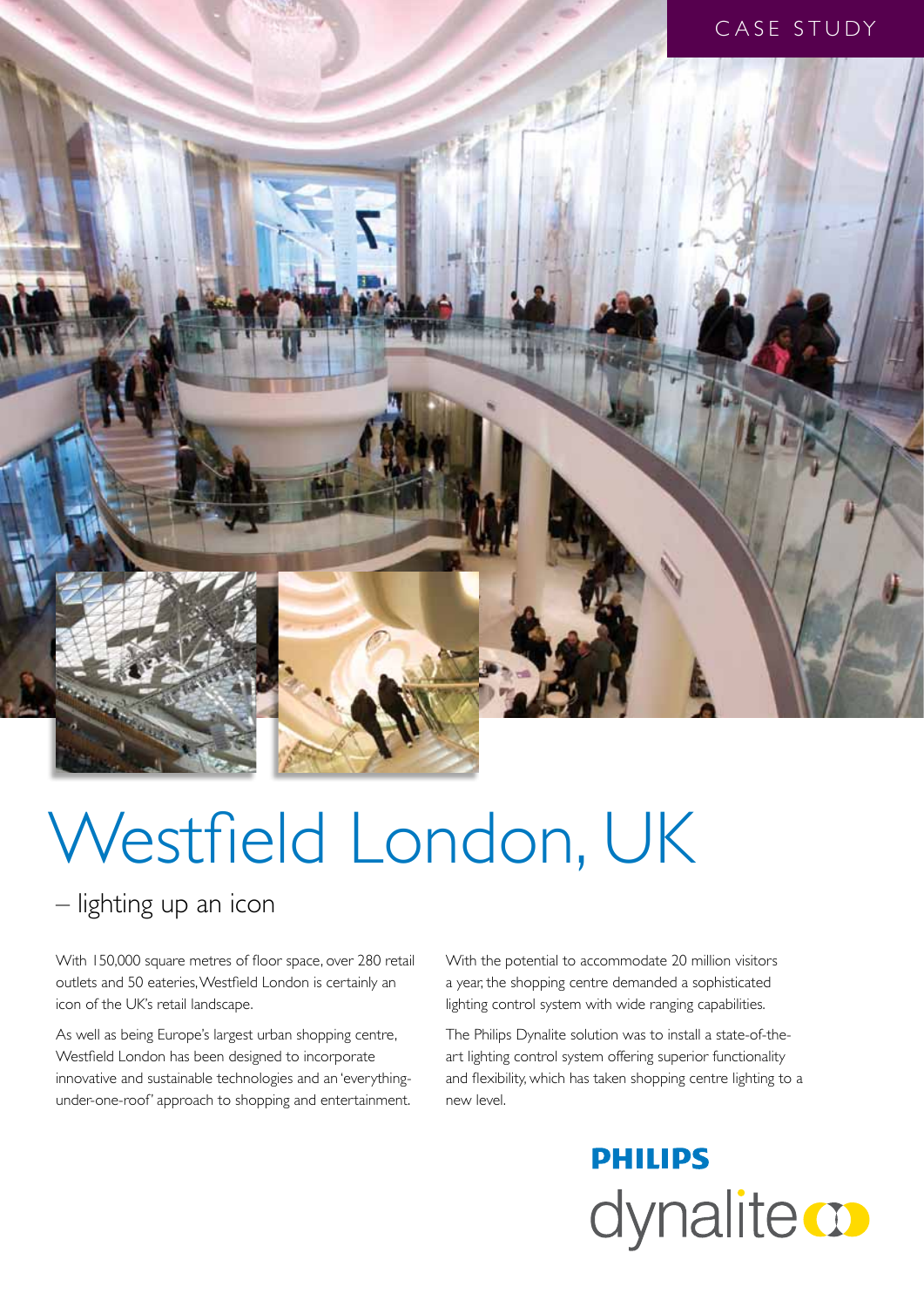# Client requirements

First and foremost, Westfield London asked for a lighting control system that would satisfy shopper expectations and enhance the shopping experience. Second, it needed control flexibility and diagnostic capabilities.



Lighting such a large area is a challenge in itself and creating ambient lighting within different shopping, dining and entertainment areas of the centre added to the complexity of the project.

# Quick and easy configuration

The ability to quickly and easily configure lighting schemes in individual zones of the centre was also critical and called for a lighting control system with a high degree of functionality and flexibility.

Importantly, the operation and management of the lighting for the entire centre needed to be straightforward. The lighting control system is readily integrated into the local area network (LAN), allowing for more flexible network solutions.

Another key element of the lighting project was to deliver a lighting control system with built-in energy management features to match the centre's sustainability policy.

# The Philips Dynalite solution

Working with electrical contractor T Clarke, the Philips Dynalite team delivered an advanced state-of-the-art automated lighting control and energy management system that has enhanced Westfield London as an iconic shopping destination.

Using a combination of light sources, including natural light, the lighting control system allows staff to quickly and easily tailor lighting schemes to individual retail zones and event areas as well as to create special themed days such as Christmas.

A major requirement of the project was to develop a gateway that would interact with Westfield London's highly secure LAN. Philips Dynalite's ethernet gateways allowed full integration between the two systems.

# EnvisionManager – intelligent software that makes complex functions easy

The lighting control system is configured and managed by EnvisionManager software via a PC located in the central management suite, which has made the operation and management of the centre's 5500-plus lighting control channels extremely straightforward.

The intelligent software and graphical interface allows staff to identify every light, circuit and channel across the centre and car park and make live changes with a click of a mouse.

A further advantage of the system is its WiFi functionality, which allows Westfield staff to configure lighting schemes and make adjustments on the spot via a hand held device from the shopping floor.

A clever feature of the system is its ability to identify faults such as circuit trips or failures and send an alarm to the head-end PC and its operator, which streamlines maintenance and alerts to problems.

The automatic programming of lighting schemes around the centre's trading activity means lighting only comes on when and where it is needed. The system also gradually takes lights offline to coax shoppers towards the exits at the end of trading which controls the flow of people in the centre.

The system also incorporates daylight harvesting to control lighting levels in areas of the shopping centre where natural light is available, which saves energy and money. Essentially, the system detects lux levels and transmits them to a controller that automatically dims artificial lighting according to the natural light levels available.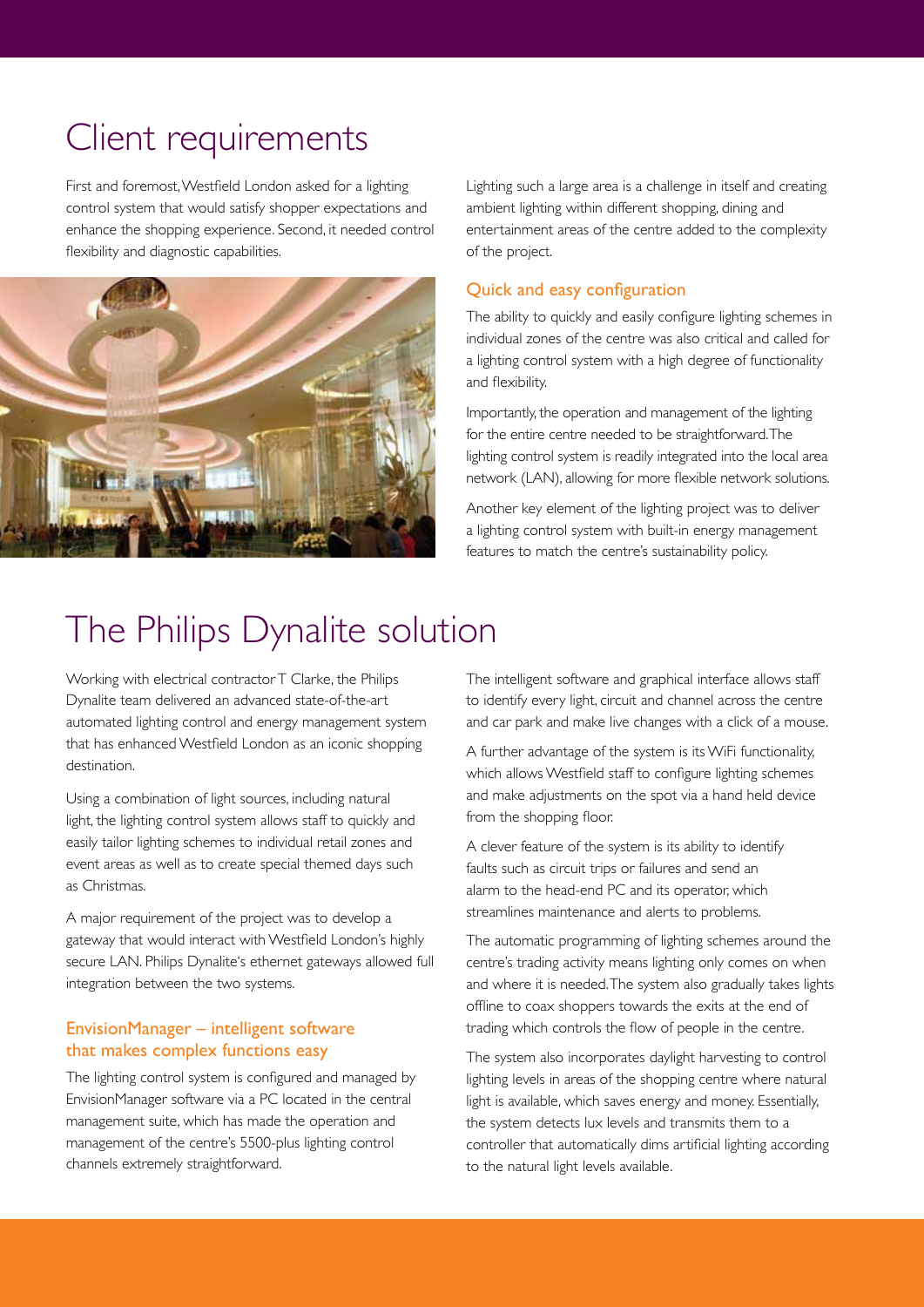# Products and technology used

Westfield London features a range of luminaire varieties, including Philips LED lighting throughout the atrium and exterior, providing energy efficient architectural illumination.

# A linked network

The scale of the shopping centre means power and control are distributed to 90 'cores' – a series of control hubs, each housing a range of Philips Dynalite dimming, ballast and relay controllers to operate lighting in the immediate area.

All components are linked via Philips Dynalite's sophisticated peer-to-peer communications serial bus network, DyNet (one per core). Together, the Philips Dynalite controllers are able to accommodate various dimming and switched lighting applications.

There are 90 DyNet networks that are integrated with the central LAN via Philips Dynalite TCP/IP network gateways.

# Key client benefits

Westfield says the lighting system has delivered on all counts – from an operational, diagnostic and energy management perspective.

The lighting control system and the sophisticated graphical interface has made an extremely complex system of over 5500 lighting control channels easy to operate and manage.

With so many of the processes automated via EnvisionManager, operators can easily configure single-click buttons to execute one or a sequence of lighting commands.

# Daylight harvesting – saving energy and money

The system's use of daylight harvesting – the dimming of artificial lighting when natural light is available – has helped the centre to save energy and money.

Incorporating a powerful troubleshooting tool within the system to detect and alert operators to faults has also streamlined the maintenance and operation of the building.

# An enhanced shopping experience

Overall, the lighting control system has effectively enhanced the shopping experience and has set the benchmark for Westfield's future shopping centre projects.

Westfield London's 5500 plus control channels are configured and managed using Philips Dynalite's EnvisionManager MapView site management software.

**66** The Philips Dynalite advanced site-wide automated lighting control system has enhanced the shopping experience at Westfield London. 99